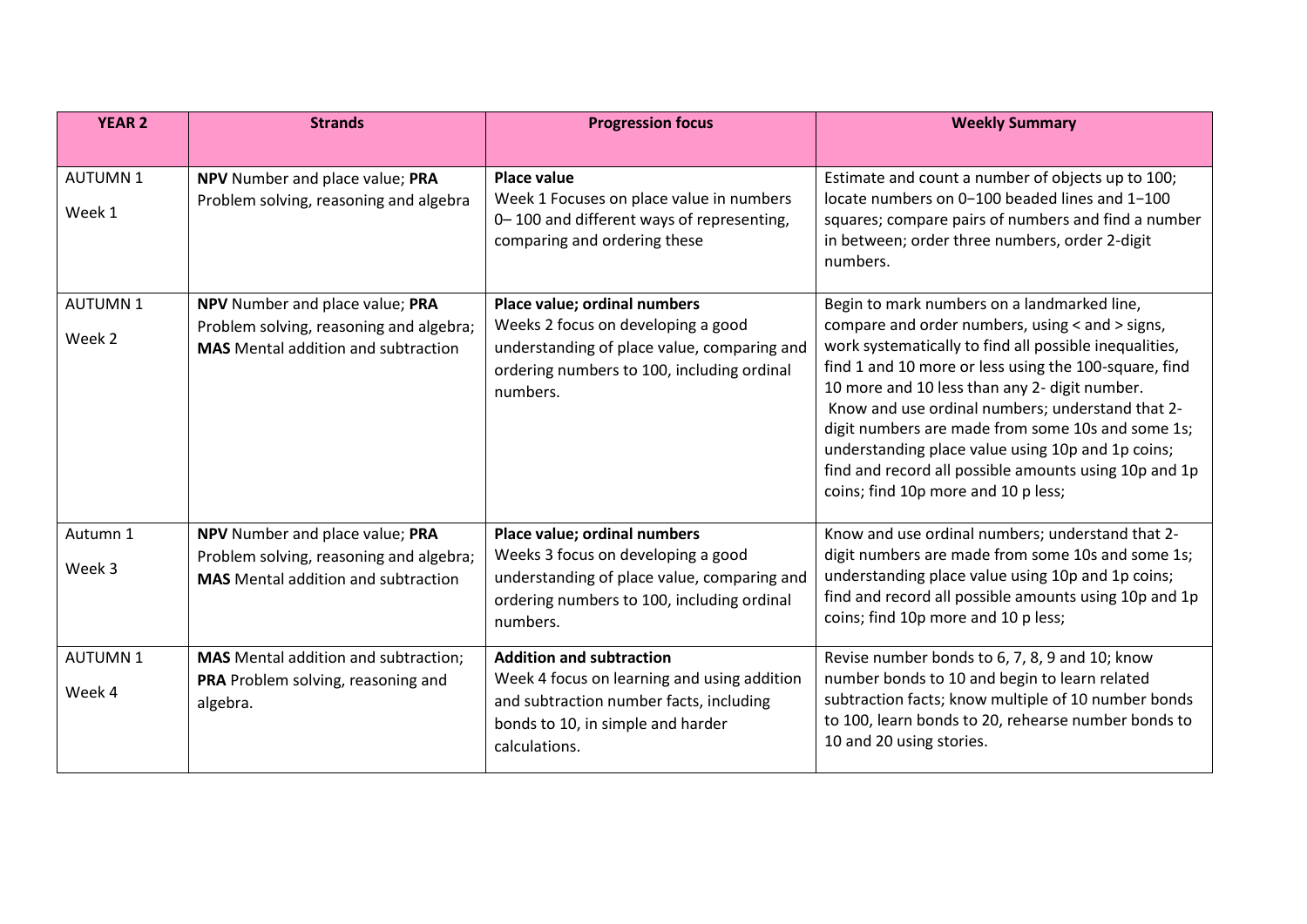| <b>AUTUMN1</b><br>Week 5   | <b>MAS</b> Mental addition and subtraction;<br>PRA Problem solving, reasoning and<br>algebra.                                           | Week 5 focus on learning and using addition<br>and subtraction number facts, including<br>bonds to 10, in simple and harder<br>calculations.     | Double numbers to double 15, use patterns in number<br>bonds, use number bonds to solve more difficult<br>additions, to subtract and to solve additions bridging<br>10                                |
|----------------------------|-----------------------------------------------------------------------------------------------------------------------------------------|--------------------------------------------------------------------------------------------------------------------------------------------------|-------------------------------------------------------------------------------------------------------------------------------------------------------------------------------------------------------|
| <b>AUTUMN1</b><br>Week 6   | <b>MMD</b> Mental multiplication and<br>division; MAS Mental addition and<br>subtraction; PRA Problem solving,<br>reasoning and algebra | <b>Using money in calculations</b><br>Week 6 focuses on counting in uniform<br>steps, using coins to help us create<br>sequences and find totals | Count in 2s 5s and 10s from 0. Count in multiples of<br>2p/ 5p and 10p. Number sequences of 2s/5s and 10s.<br>Find the totals and ways to make an amount. Use<br>coins to make given amounts of money |
| <b>AUTUMN1</b><br>Week 7   |                                                                                                                                         | <b>Week 7 Revision of topics</b>                                                                                                                 |                                                                                                                                                                                                       |
| <b>AUTUMN 2</b><br>Week 8  | <b>MAS</b> Mental addition and subtraction;<br>PRA Problem solving, reasoning and<br>algebra; MMD Mental multiplication<br>and division | <b>Addition and subtraction</b><br>Week 8 focuses on adding and subtracting 1<br>digit numbers from 2-digit                                      | Add and subtract to from any 2-digit number;<br>Use using concrete and pictorial representations.                                                                                                     |
| <b>AUTUMN 2</b><br>Week 9  | <b>MAS</b> Mental addition and subtraction;<br>PRA Problem solving, reasoning and<br>algebra; MMD Mental multiplication<br>and division | <b>Addition and subtraction</b><br>Week 9 focuses on adding and subtracting<br>10 from 2-digit numbers                                           | Add and subtract 10s from a 2-digit number.<br>Add and subtract 11, 21 22. Solve addition and<br>subtraction using concrete and pictorial<br>representations.                                         |
| <b>AUTUMN 2</b><br>Week 10 | <b>MAS</b> Mental addition and subtraction;<br>PRA Problem solving, reasoning and<br>algebra; MMD Mental multiplication<br>and division | <b>Addition and subtraction</b><br>Week 10 focuses on adding and subtracting<br>2 digits from from 2-digit numbers                               | Add and subtract 2-digitss from a 2-digit number.<br>Solve addition and subtraction using concrete and<br>pictorial representations.                                                                  |